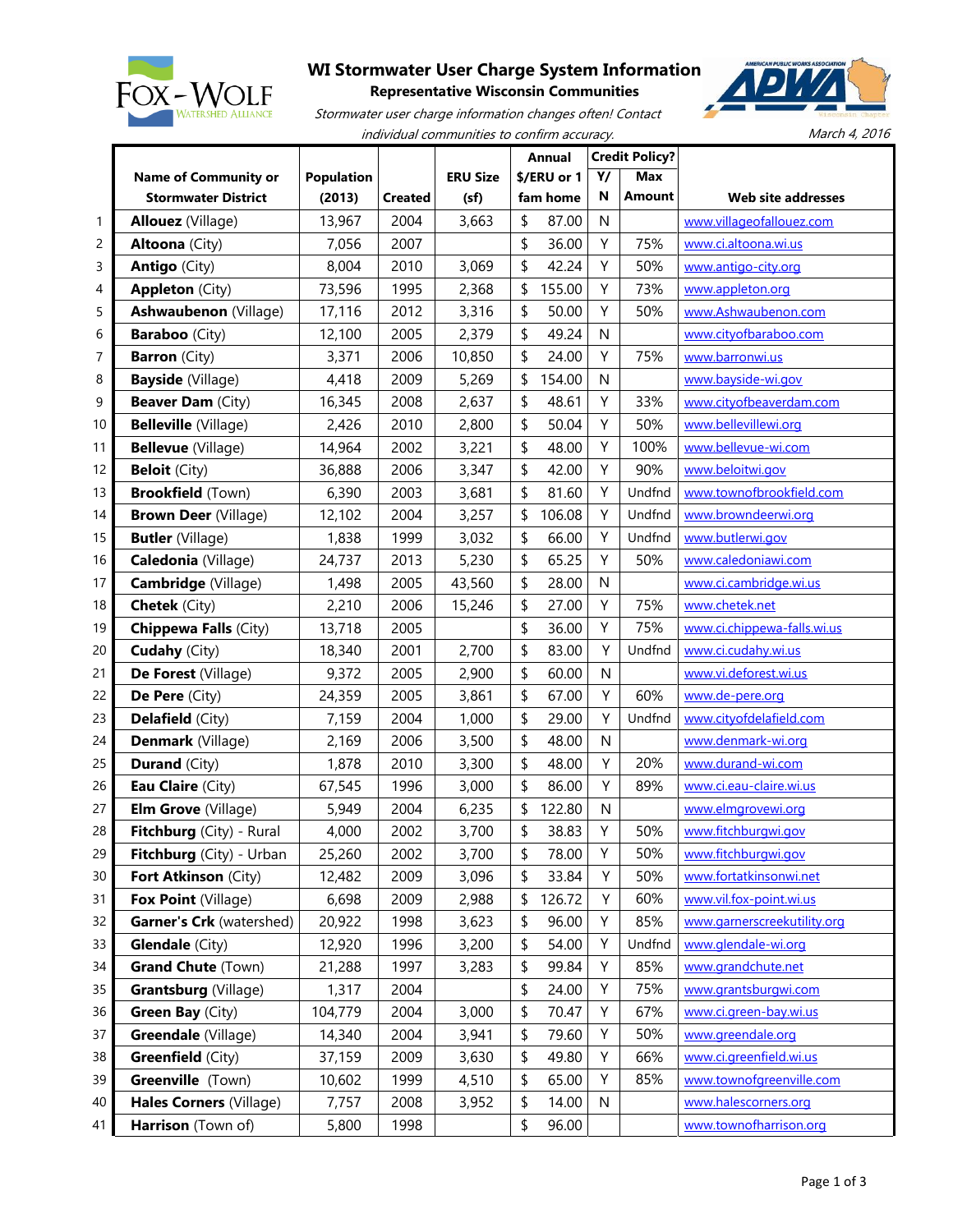

## **WI Stormwater User Charge System Information**



**Representative Wisconsin Communities** Stormwater user charge information changes often! Contact

individual communities to confirm accuracy.

March 4, 2016

|    |                                 |                   |                |                 | <b>Annual</b> |        |    | <b>Credit Policy?</b> |                                    |
|----|---------------------------------|-------------------|----------------|-----------------|---------------|--------|----|-----------------------|------------------------------------|
|    | <b>Name of Community or</b>     | <b>Population</b> |                | <b>ERU Size</b> | \$/ERU or 1   |        | Υ/ | <b>Max</b>            |                                    |
|    | <b>Stormwater District</b>      | (2013)            | <b>Created</b> | (sf)            | fam home      |        | N  | Amount                | Web site addresses                 |
| 42 | Hobart (Village of)             | 7,365             | 2007           | 4,000           | \$            | 72.00  | Υ  | 50%                   | www.hobart-wi.org                  |
| 43 | Holmen (Village of)             | 9,423             | 2007           | 3,550           | \$            | 49.00  | Υ  | 50%                   | www.holmenwi.com                   |
| 44 | Howard (Village)                | 18,671            | 2005           | 3,301           | \$            | 52.00  | Υ  | 67%                   | www.villageofhoward.com            |
| 45 | Hudson (City)                   | 13,179            | 2012           | 2,890           | \$            | 30.00  | Υ  | 90%                   | www.ci.hudson.wi.us                |
| 46 | Janesville (City)               | 63,820            | 2003           | 3,200           | \$            | 39.64  | Υ  | 85%                   | www.ci.janesville.wi.us            |
| 47 | Jefferson (City)                | 7,984             | 2008           | 3,220           | \$            | 40.00  | Υ  | 100%                  | www.jeffersonwis.com               |
| 48 | Kaukauna (City)                 | 15,725            | 2009           | 2,944           | \$            | 66.00  | Υ  | 50%                   | www.cityofkaukauna.com             |
| 49 | Kenosha (City)                  | 99,889            | 2006           | 2,477           | \$            | 80.04  | Υ  | 44%                   | www.kenosha.org                    |
| 50 | Kimberly (Village)              | 6,641             | 2007           | 3,350           | \$            | 110.00 | N  |                       | www.vokimberly.org                 |
| 51 | La Crosse (City)                | 51,522            | 2012           | 2,841           | \$            | 53.92  | Υ  | 80%                   | www.cityoflacrosse.org             |
| 52 | Lake Delton (Village)           | 2,934             | 1993           | 1,685           | \$            | 18.00  | Υ  | Undfnd                | www.lakedelton.org                 |
| 53 | Lancaster (City)                | 3,809             | 2008           | 3,400           | \$            | 24.00  | Υ  | 50%                   | www.lancasterwisconsin.com         |
| 54 | Lawrence (Town)                 | 4,284             | 2012           | 1,000           | \$            | 60.00  | Υ  | 60%                   | www.townoflawrence.org             |
| 55 | Ledgeview (Town)                | 6,555             | 2010           | 5,800           | \$            | 34.20  | Υ  | 50%                   | www.ledgeviewwisconsin.com         |
| 56 | Lisbon (Town)                   | 10,157            | 2006           | 6,642           | \$            | 48.00  | Υ  | 50%                   | www.townoflisbonwi.com             |
| 57 | Little Chute (Village)          | 10,491            | 1999           | 2,762           | \$            | 84.00  | N  |                       | www.littlechutewi.org              |
| 58 | Madison (City)                  | 243,344           | 2001           | Lot Area        | \$            | 86.46  | Υ  | Undfnd                | www.cityofmadison.com              |
| 59 | Marinette (City)                | 10,930            | 2010           | 3,105           | \$            | 49.00  | N  |                       | www.marinette.wi.us                |
| 60 | McFarland (Village)             | 8,108             | 2007           | 3,456           | \$            | 84.72  | Υ  | 60%                   | www.mcfarland.wi.us                |
| 61 | Menasha (City)                  | 17,588            | 2008           | 2,980           | \$            | 75.00  | Υ  | Undfnd                | www.cityofmenasha-wi.gov           |
| 62 | Menasha (Town)                  | 18,498            | 2009           | 4,177           | \$            | 100.00 | Υ  | 80%                   | www.town-menasha.com               |
| 63 | Menomonie (City)                | 16,156            | 2008           | 3,000           | \$            | 36.00  | Υ  | 20%                   | www.menomonie-wi.gov               |
| 64 | Middleton (City)                | 18,411            | 2015           | 2,880           | \$            | 14.80  | Υ  | 60%                   | www.ci.middleton.wi.us             |
| 65 | Milton (City of)                | 5,564             | 2009           | 4,081           | \$            | 62.88  | Υ  | 50%                   | http://www.ci.milton.wi.us         |
| 66 | Milwaukee (City)                | 599,164           | 2006           | 1,610           | \$            | 67.76  | Υ  | 60%                   | http://city.milwaukee.gov/mpw      |
| 67 | Monona (City)                   | 7,745             | 2004           | NA*             | \$            | 60.00  | Υ  | 35%                   | www.monona.wi.us                   |
| 68 | Monroe (City)                   | 10,832            | 2007           | 2,728           | \$            | 60.00  | Υ  | 50%                   | www.cityofmonroe.org               |
| 69 | <b>Mount Pleasant (Village)</b> | 26,224            | 2007           | 3,000           | \$            | 55.00  | N  |                       | www.mtpleasantwi.gov               |
| 70 | Mukwonago (30 cust's)           |                   | 2006           | 3,000           | \$            | 10.31  | N  |                       | www.villageofmukwonago.com         |
| 71 | <b>Neenah</b> (City)            | 25,892            | 2003           | 3,138           | \$            | 84.00  | Υ  | 68%                   | www.ci.neenah.wi.us                |
| 72 | Neenah (Town)                   | 3,475             | 2008           | 4,040           | \$            | 75.00  | Υ  | Undfnd                | www.townofneenah.com               |
| 73 | New Berlin (City)               | 39,834            | 2001           | 4,000           | \$            | 60.00  | N  |                       | www.newberlin.org                  |
| 74 | <b>New Glarus (Village)</b>     | 2,160             | 2009           | 3,000           | \$            | 58.20  | Υ  | 100%                  | www.newglarusvillage.com           |
| 75 | <b>New Richmond (City)</b>      | 8,610             | 2005           | 13,000          | \$            | 35.28  | Υ  | 75%                   | www.ci.new-richmond.wi.us          |
| 76 | N Fond du Lac (Village)         | 5,042             | 2007           | 3,123           | \$            | 56.00  | Υ  | 70%                   | www.nfdl.org                       |
| 77 | Oak Creek (City)                | 35,008            | 2003           | 3,300           | \$            | 29.00  | Υ  | Undfnd                | www.oakcreekwi.org                 |
| 78 | <b>Onalaska</b> (City)          | 18,312            | 2010           | 3,888           | \$            | 59.63  | Υ  | 50%                   | www.cityofonalaska.com             |
| 79 | <b>Onalaska</b> (Town)          | 5,882             | 2005           | 3,709           | \$            | 24.00  | Y  | Undfnd                | www.co.la-crosse.wi.us/townofonala |
| 80 | Oshkosh (City)                  | 66,778            | 2003           | 2,817           | \$            | 122.92 | Υ  | 75%                   | www.ci.oshkosh.wi.us               |
| 81 | Palmyra (Village)               | 1,783             | 2000           | 3,387           | \$            | 117.24 | Υ  | 50%                   | www.villageofpalmyra.com           |
| 82 | <b>Pewaukee</b> (City)          | 13,827            | 2010           | 5,339           | \$            | 120.00 | Υ  | 40%                   | www.cityofpewaukee.us              |